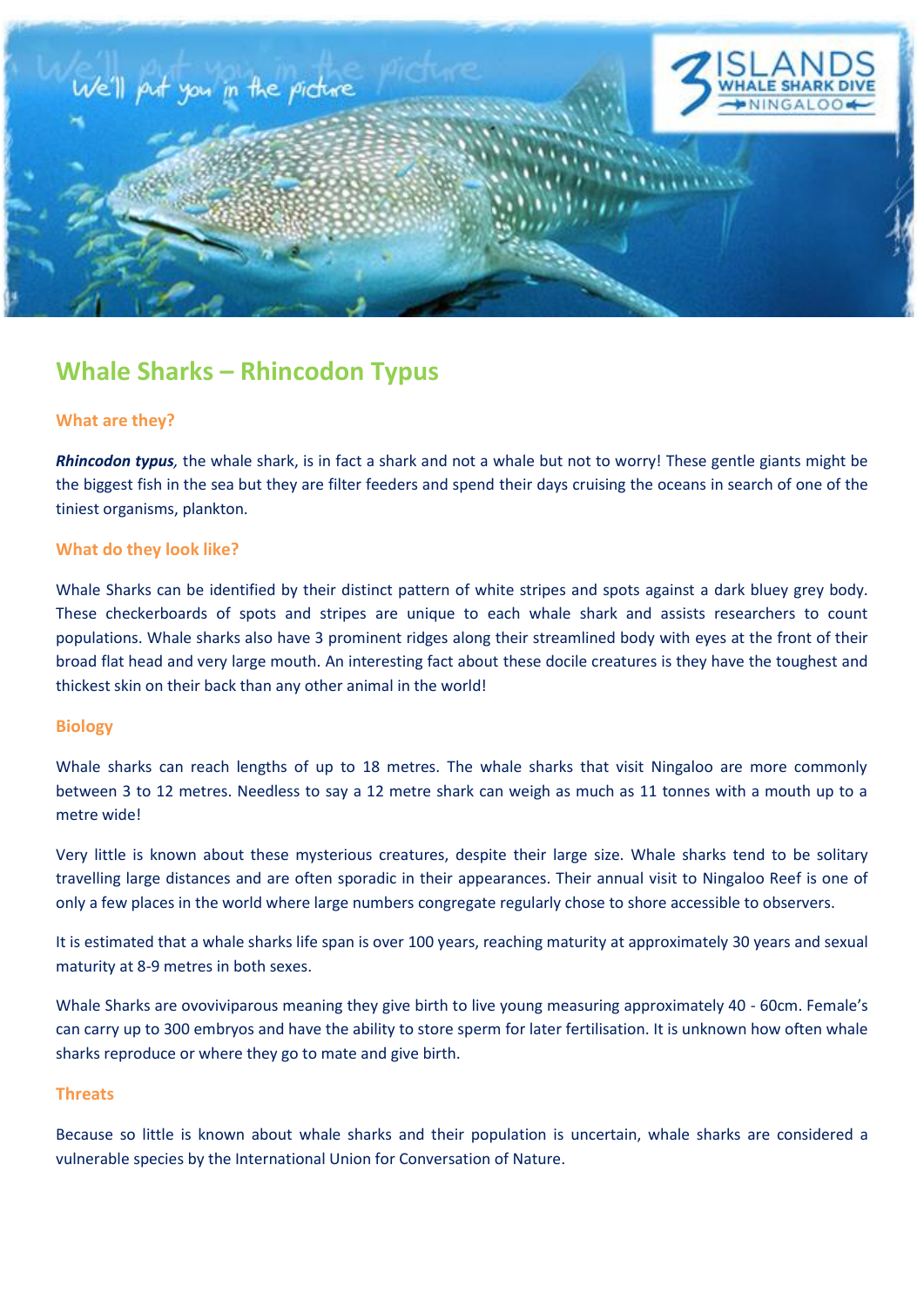Whale sharks are protected in Australian waters under both state and federal legislation. (Wildlife Conservation Act 1950, Conservation and Land Management Act 1984 and Environmental Protection and Biodiversity Conservation Act 1999). This means it is an offence to fish, harm or disturb whale sharks in any way.

The major threats affecting whale sharks today is hunting, boat strike and unsustainable tourism. Any natural predators are unknown.

Although whale sharks are considered vulnerable by the ICUN (International Union for Conservation of Nature), in some parts of the world they are still being hunted for their meat, known as 'tofu fish' and fins for soup.

As whale sharks spend a lot of their time feeding at the surface of the water, boat-strikes are becoming increasingly common and a significant issue in the north-west of Australia where boat activities are popular.

However, the unique opportunity of swimming with these gentle giants has resulted in the development of a popular, seasonal ecotourism industry in Western Australia managed closely by the Department of Environment and Conversation.

You too can play a part in Whale Shark conservation by...

- Joining a Ningaloo whale shark snorkel eco-tour where fees go towards conservation and research for whale sharks
- Refuse to buy or eat any whale shark products
- Abide the Code of Conduct when observing whale sharks (see below for more information)
- Submit your whale shark photo's to ECOCEAN photo identification library and help researchers gain more information on whale shark populations and movements (see below for more information)
- Adopt a whale shark from www.whaleshark.org

# **Swimming with whale sharks**

Snorkelling with a whale shark on Ningaloo Reef is an amazing and unique experience. With increasing numbers of tourists visiting the area for the annual aggregation, the Department of Environment and Conservation (DEC) is responsible for protecting and managing whale sharks in Western Australian waters and responsible for the day-today management of whale sharks in Commonwealth waters.

Only operators licenced by DEC are permitted to conduct commercial whale shark interaction eco-tours.

To ensure the safety of the whale sharks, strict guidelines have been put in place for both swimmers and boats (both private and commercial).

# Code of Conduct

Although these gentle giants pose no threat to humans, these are wild animals and can inflict serious injury should someone be struck by a flick of their tail. The codes of conduct are put in place to prevent disturbance or harm towards the whale sharks in anyway.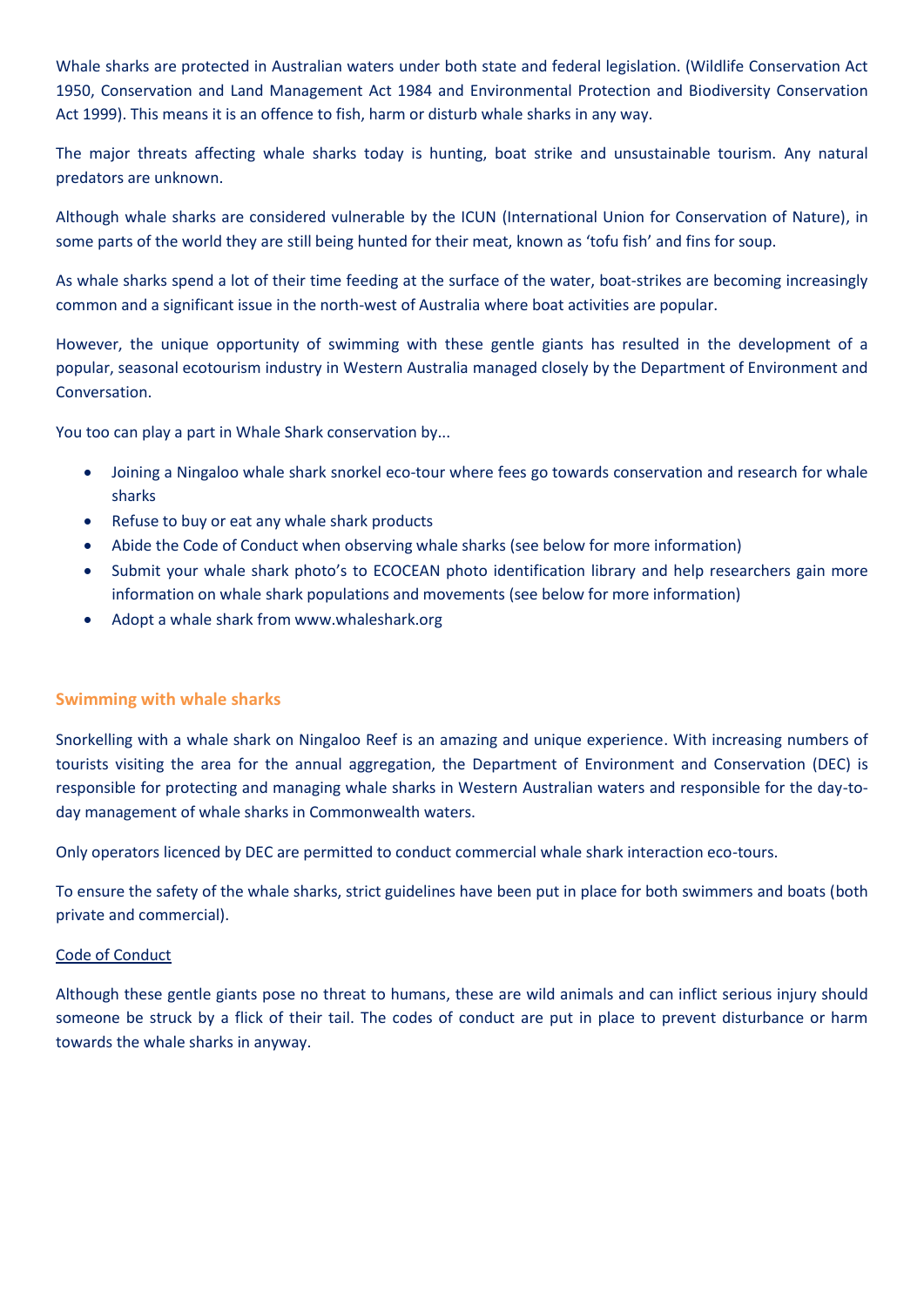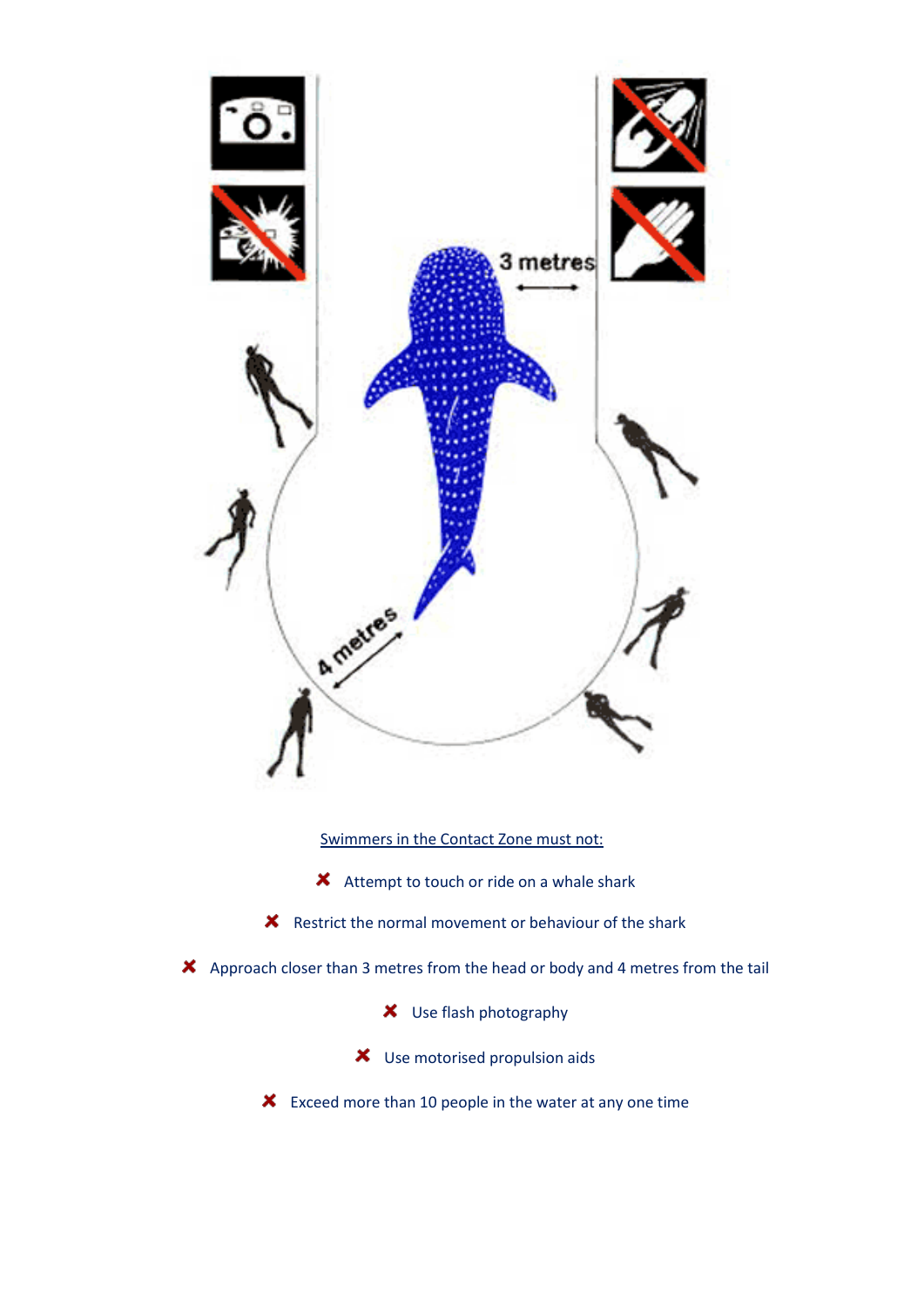

# Exclusive Contact Zone

- $\boxtimes$  An exclusive contact zone of a 250 metres radius applies around any whale shark.
- $\boxtimes$  Only one vessel at a time may operate within the zone for a maximum of 90 minutes and at a speed of 8 knots or less.
- $\Box$  The first vessel within that zone is considered to be 'in contact'.
- $\Box$  A second vessel to arrive must keep a distance of 250 metres from the shark.
- $\boxtimes$  Any other vessels must be 400 metres from the shark.

# Vessel Operators in the Contact Zone:

- Must not approach closer than 30 metres to a shark
- Should approach from ahead of the shark's direction of travel when dropping swimmers into the water
- Must display both whale shark (commercial vessels only) and dive flags when swimmers are in the water.